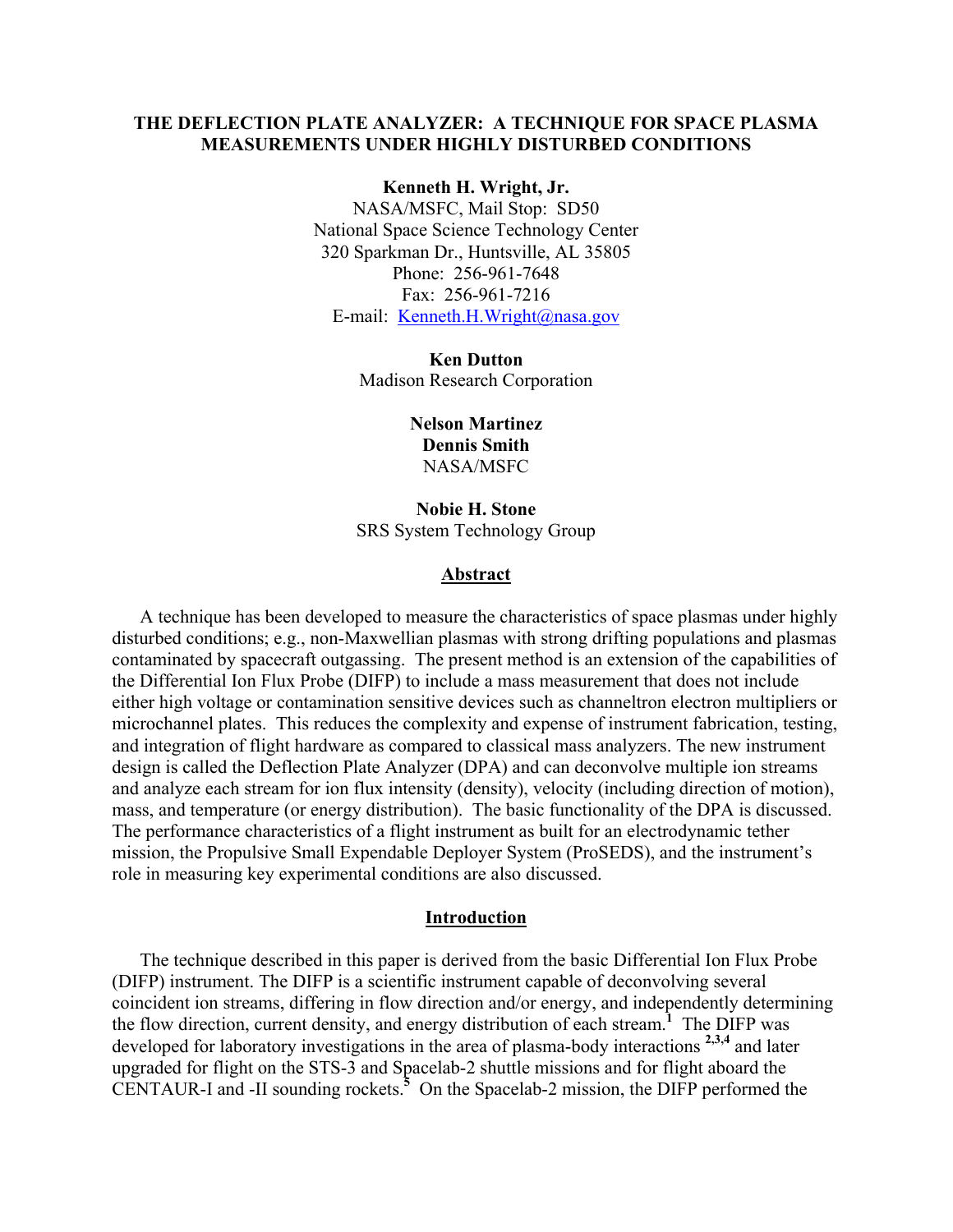first in situ differential, vector measurements of ion streams in the disturbed, non-parallel flow produced in the wake of an ionospheric satellite.**<sup>6</sup>** A similar instrument was used to diagnose the highly disturbed plasma, such as ion reflection from a positive sheath, surrounding the tether satellite during the TSS-1 and TSS-1R missions. **7,8,9**

With our improved comprehension of the complexity of plasma processes involved in the earth's magnetosphere and the local, perturbed environment of a spacecraft, the need for sophisticated measurements and a more careful assessment of spacecraft environmental effects has become apparent. For example, it appears that spacecraft charging effects were erroneously interpreted as either a wake traversal of the satellite Ganymede or a "bubbling" state of the Jovian magnetospheric plasma.**<sup>10</sup>** The effect of spacecraft-space plasma interactions was further emphasized by the results of the STS-3 and Spacelab-2 missions, where outgassed contaminants produced a co-orbiting neutral gas cloud that surrounded the space shuttle and significantly modified the physics of its interaction with the ionosphere.<sup>11,12</sup> In addition, active experiments that involve perturbing influences, such as charge particle beam injection, high power rf wave injections, and electrodynamic tethers that use plasma contactors must deal with situations that represent strong departures from the ambient conditions for which the typical plasma instrumentation is designed.

In the geophysical context, strong evidence has been presented in recent years that the "core plasma" population in the terrestrial magnetosphere results from the plasma outflows that occur in the high-latitude polar ionosphere.<sup>13</sup> Spacecraft that are positioned to study these processes pass through highly disturbed, non-equilibrium plasmas and require the type of instrumentation examined herein. For example, this instrument can provide measurements of the early development of ion conics in the ionospheric plasma and is able to deconvolve these effects from those effects associated with spacecraft charging.**14,15**

### **Measurement Concept**

The original DIFP sensor head consisted of an electrostatic deflection and collimation system mounted in front of a planar, gridded retarding potential analyzer (RPA). As shown in Figure 1, a stream of ions arriving at the entrance slit with some angle of attack, Θ, which lies in a plane perpendicular to the collimation slits (the "analysis plane"), and with some energy, E, will be deflected through the exit slit by applying a specific potential,  $\Phi_d$ , of opposite polarity to the deflection plates. Note that in the original design, only the components of the ion velocity vector lying in the analysis plane could be analyzed.

At any given deflection potential, the instantaneous field of view in the analysis plane is limited by the geometry of the deflection and collimation system to approximately ∆Θ (there is a second-order increase with  $\Phi_d$ ). Therefore, by sweeping  $\Phi_d$ , the DIFP can differentially scan over the angular range of  $\pm$ /-  $\Omega$ . If the ion energy is increased, a higher potential must be applied to the plates to deflect the ions the same amount for any value of Θ. Therefore, the electrostatic deflection and collimation system can be viewed as an energy-angle filter which operates such that at any given deflection potential,  $\Phi_d$ , the energy and angle of the admissible ion must satisfy a known relation,  $f(\Theta, E) = \Phi_d$ , where the function f is a characteristic of the deflection and collimation system design.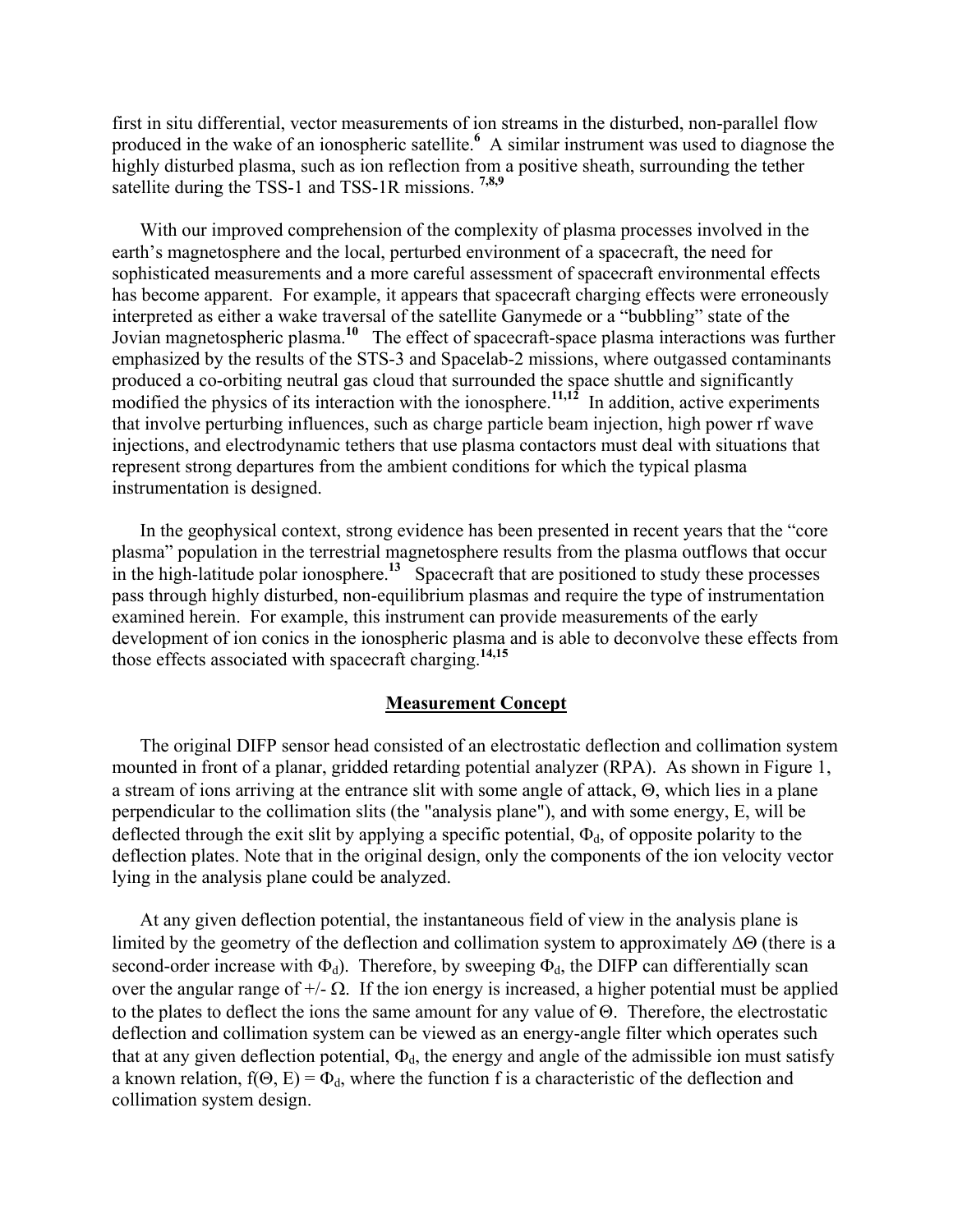After passing through the deflection and collimation system, the ions enter the Retarding Potential Analyzer (RPA) section at an angle  $\alpha$ , which is much smaller than  $\Theta$ . Their energy, due to the velocity component normal to the grids, is proportional to the potential at which the ions are retarded and can, therefore, be determined by sweeping the retarding potential,  $\Phi_{r}$ . The measured values of  $\Phi_d$  and  $\Phi_r$  then provide two known variables that can be used to determine the two unknown characteristics of the ions, Θ and E.

## **Functional Description of the New Technique**

The new method is basically a modified and enhanced version of the previous DIFP. The measurement capabilities are expanded to include (1) all three components of the ion velocity vector and (2) ion mass analysis. Figure 2 shows a functional schematic of the new design, the Deflection Plate Analyzer (DPA).

The ion optics from the earlier design remain divided into an angle selection system and an energy (plus mass) system. However, to resolve all three velocity components, the angle selection system has been modified to include of two pairs of orthogonal deflection plates beneath the entrance aperture. The lower panel in Figure 2 shows the angle selection system as viewed from the top along the instrument axis. By sweeping an applied voltage to the pair of deflection plates labeled 1, with polarity indicated, the ion stream moves along the X-direction until the ion stream hits the angle locator bar. At this point the voltage on deflection pair 1 is held constant  $(\Phi_X)$  while the voltage applied to deflection pair 2 is swept, with the indicated polarity. The ion stream moves along the locator bar in the Y-direction until the hole is encountered, thereby deflecting the ion stream down the sensor axis. At this point, the voltage on deflection pair 2 is held constant  $(\Phi_{Y})$ .

In the energy/mass analysis section, the grids from the earlier design have been replaced by a series of four deflection plates. For a unique voltage  $\Phi_{EM}$  and polarity between the plates, as shown in the top panel of Figure 2, the ion stream will execute a "dog-leg" path. Because the ions, in this section, travel parallel to the instrument axis (i.e., there is no angular variation), the voltage required to deflect the ions,  $\Phi_{EM}$ , is directly proportional to the ion drift energy, E; i.e.  $\Phi_{EM}$  = βE, where β is proportional to the deflection angle. For a typical design, the deflection angle is approximately 15<sup>o</sup> and  $\beta \approx 0.2$  - 0.3. For the RPA design of the DIFP,  $\beta = 1$  since the ions had to be completed retarded at some point. In the Deflection Plate Analyzer, ions are merely deflected through a curved path, therefore, requiring less voltage, which increases the energy range for a given voltage.

If the bias voltage  $\Phi_{EM}$  is modulated, the ion stream can be "gated" between the plates to provide a time-of-flight measurement for ion velocity and, therefore, mass. The modulation will cause the stream to execute either of the two trajectories shown in the top panel of Figure 2. Summing the two alternating paths increases the instrument's throughput. A unique frequency can be found that allows the ion stream to pass through the instrument and reach the collector. Time-of-flight (and, therefore, ionic mass) is inversely proportion to this frequency.

The operation of the DPA provides the following six known measurement values: collected ion current, angle deflection voltage  $\Phi_X$ , angle deflection voltage  $\Phi_Y$ , energy deflection voltage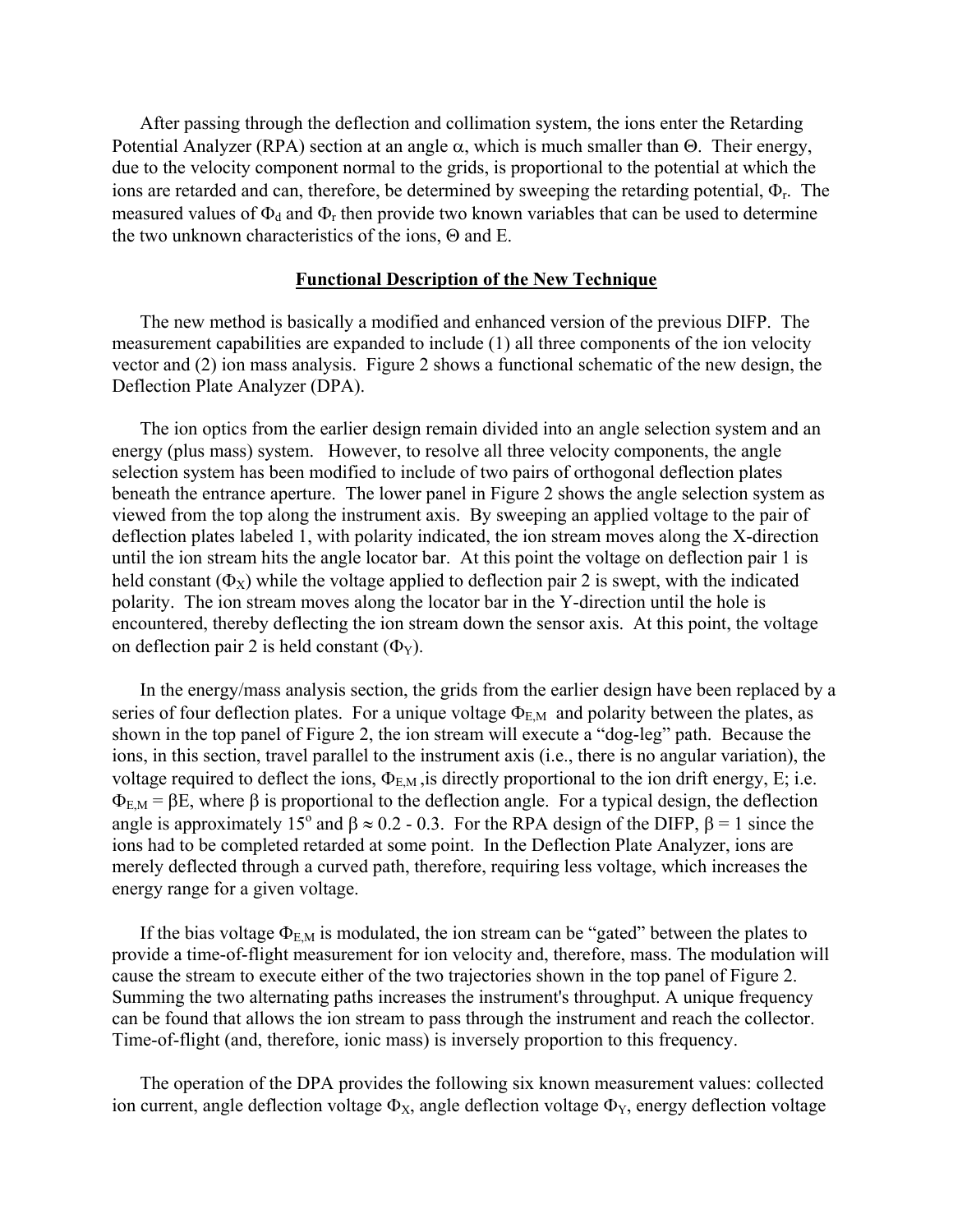$\Phi_{\rm E}$ , width of energy response curve, and modulation frequency. These values can be used to solve for the six unknown properties of each ion component of the plasma: ion stream density, angles-of-incidence (azimuth  $\theta_X$  and pitch  $\theta_Y$  relative to the instrument normal) and ionic drift energy, temperature, and mass.

An early flight version of the DPA was built and tested as part of the Plasma Experiment Satellite Test that was flown as part of the Joint Air Force Weber State Satellite in January 2000. A malfunction on the satellite prevented the power up of the experiment. However, the information gained in development of a flight version of the instrument lead to design changes for an improved flight instrument described below.

## **Flight Instrument Development**

A potential opportunity for flight validation of the DPA technique arose on the Propulsive Small Expendable Deployer System (ProSEDS) mission. ProSEDS is designed to provide an onorbit demonstration of the propulsion capabilities of electrodynamic tethers in space.**<sup>16</sup>** The motion of the 5-km conducting bare tether through the magnetized ionospheric plasma will transform orbital kinetic energy into electrical power resulting in the collection of multi-Amp currents. This loss of orbital energy, due to the decelerating force produced by the interaction of the tether current with the Earth's magnetic field, will lower the orbit much faster than what results from aerodynamic drag alone. ProSEDS is a secondary payload on a Delta-II expendable rocket.

The DPA provides three critical measurements of the experimental conditions during various tether circuit operational sequences. (1) It will provide a measurement of the background ionospheric plasma density. (2) It will provide a reliable measure of the potential between the Delta stage and the surrounding ionospheric plasma. This plasma sheath results from the operation of a hollow cathode plasma contactor as it returns the tether current to the ionosphere. Determination of the sheath potential is accomplished by measuring the energy of the ions accelerated into the sensor by this potential. The geometry and size of the Delta stage's plasma sheath, therefore, do not effect the measurement. (3) The emission of ionized Xenon gas by the plasma contactor will contaminate the local ionospheric plasma. The DPA, with its mass analysis capability, will measure the composition of the environmental plasma. The presence or absence of Xenon ions will be determined and used to access the quality of the ambient plasma measurements.

Note: In published ProSEDS papers and internal documentation, this instrument is denoted as the Differential Ion Flux Probe w/Mass analysis (DIFPM). Our preferred name for the instrument is the DPA, as used in this paper.

## **Ion optics**

Figure 3 illustrates the packaging of the DPA ion optics stack. The housing consists of three parts that contain the five deflection plates necessary for control of the ion trajectory through the stack. Each deflection plate is fabricated from a ceramic. A gold paste is "fired" onto the surface to provide the necessary conductive areas; i.e., ground planes, signal traces, and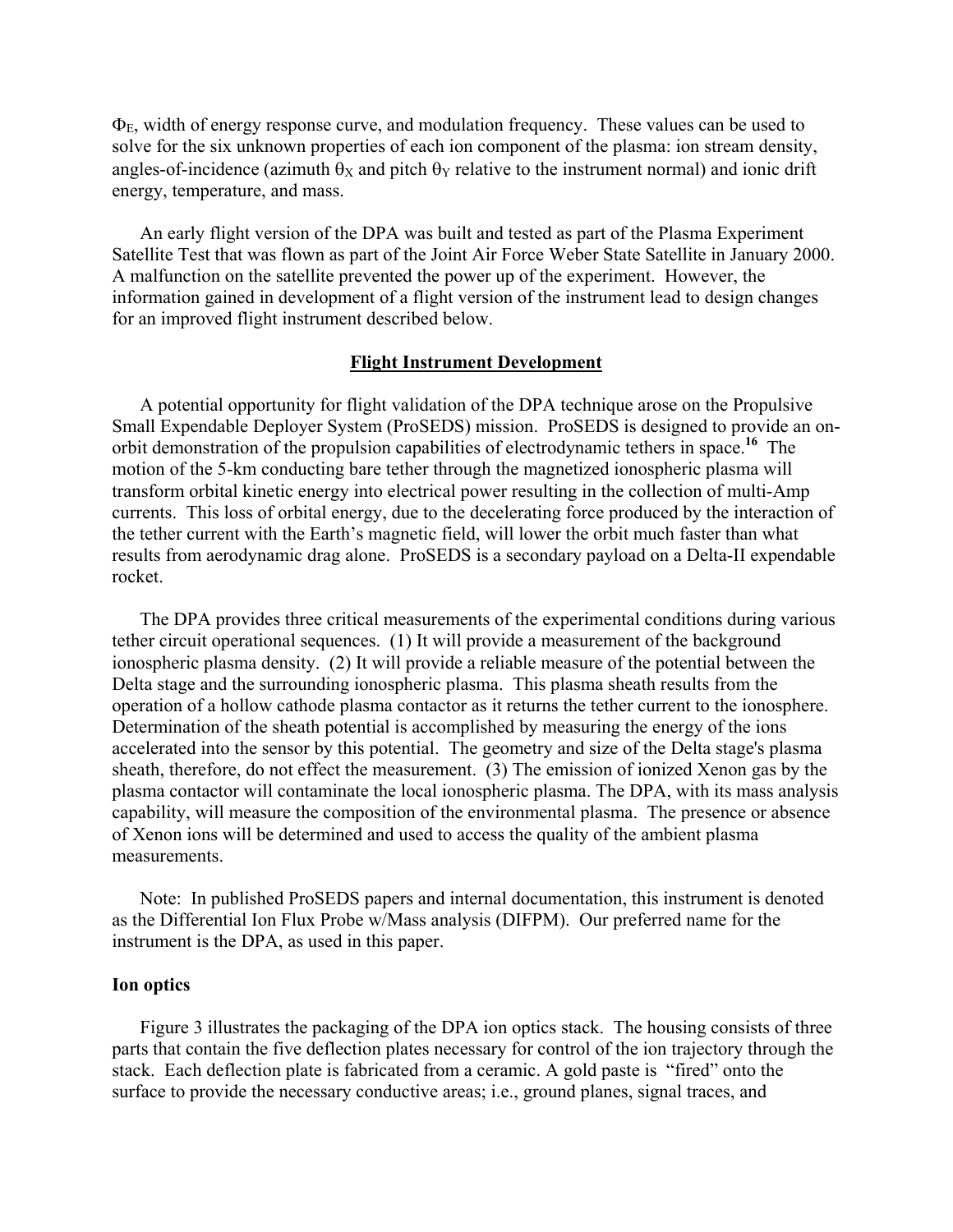electrodes. The dimension of the entrance aperture is 0.050 in by 0.050 in. The overall dimensions of the cylindrical ion optics stack are roughly 1.5 in diameter by 2.5 in long. Attached to the bottom of the stack (not shown) is a housing containing two electrometer circuits (including pre-amps) that serve the collector plate and the angle locator bar. Each electrometer is sensitive down to the pico-Amp current range and has two gain ranges. The throughput for the ion optics stack is 18%. The ion optics stack and the electrometer package constitute the DPA sensor. For comparison, the throughput value for the DIFP sensor used on the Spacelab-2 and TSS missions was 35%. The increased functionality of the DPA was achieved at a decrease by a factor of 2 in throughput.

## **Operational control**

A separate electronics box provides the sweep voltages and electrometer control signals to the sensor. The sensor(s) plus the electronics box comprise the instrument package. The power and data interface is also through this electronics box. The operational control of the different measurement sequences of the sensor is accomplished through the use of two micro-controller integrated circuit chips. These chips have the capability to be reprogrammed in real-time which allows for a drastically easier effort in fine-tuning the control software during vacuum plasma tests of the instrument.

The operation of the DPA is a specific application of the measurement sequence described in the previous section. Initially, a 128-point bi-polar voltage sweep in X is performed. The voltage locations  $(\Phi_X)$  for up to 10 current peaks are stored. These are ordered with respect to decreasing current (high to low). The number ten is chosen to accommodate for noise, i.e., false positives. The current measured for the X-voltage sweep is the sum of the collector and locator bar responses. Current peak detection is performed via software. After the X-sweep and current peak ordering is completed, further analysis is performed on the three highest current peaks. For each current peak, a 128-point bi-polar voltage sweep in Y is performed. The current monitored in this case is only from the collector. The voltage location  $(\Phi_Y)$  at the current peak is stored. The voltage pair  $(\Phi_X, \Phi_Y)$  is applied to the entrance deflection plates and held constant while a 99-point bi-polar voltage is swept for the energy analysis (E-sweep). The voltage location ( $\Phi_{\rm E}$ ) for the current peak is stored and used for the mass analysis. The  $\Phi_{\rm E}$  voltage serves as the amplitude of a square wave for a 99-point frequency sweep from 100kHz to 2 MHz (M-sweep). The frequency values  $(F_M)$  for up to four current peaks are stored. Figure 4 shows the response for each of the four operations described above.

To minimize the size of the telemetry, the voltage-current (V,I) response for each operation is not stored. The nominal telemetry frame consists of  $(\Phi_X, I)$  for each peak in the X-sweep;  $(\Phi_Y, I)$ for the peak in the Y-sweep; all 99 I-values for the E-sweep; and  $(F_M, I)$  for the peaks in the Msweep. At regular intervals, a "calibration" telemetry frame is returned. This frame consists of the information in the nominal telemetry frame plus the (V,I) values for the X-sweep, Y-sweep, and M-sweep.

The DPA instrument can operate in a single, automated analysis mode that will determine all of the plasma properties for several ion streams. The time for analysis of a single ion stream is about one second. Obviously, if a faster response is needed the number of points in the various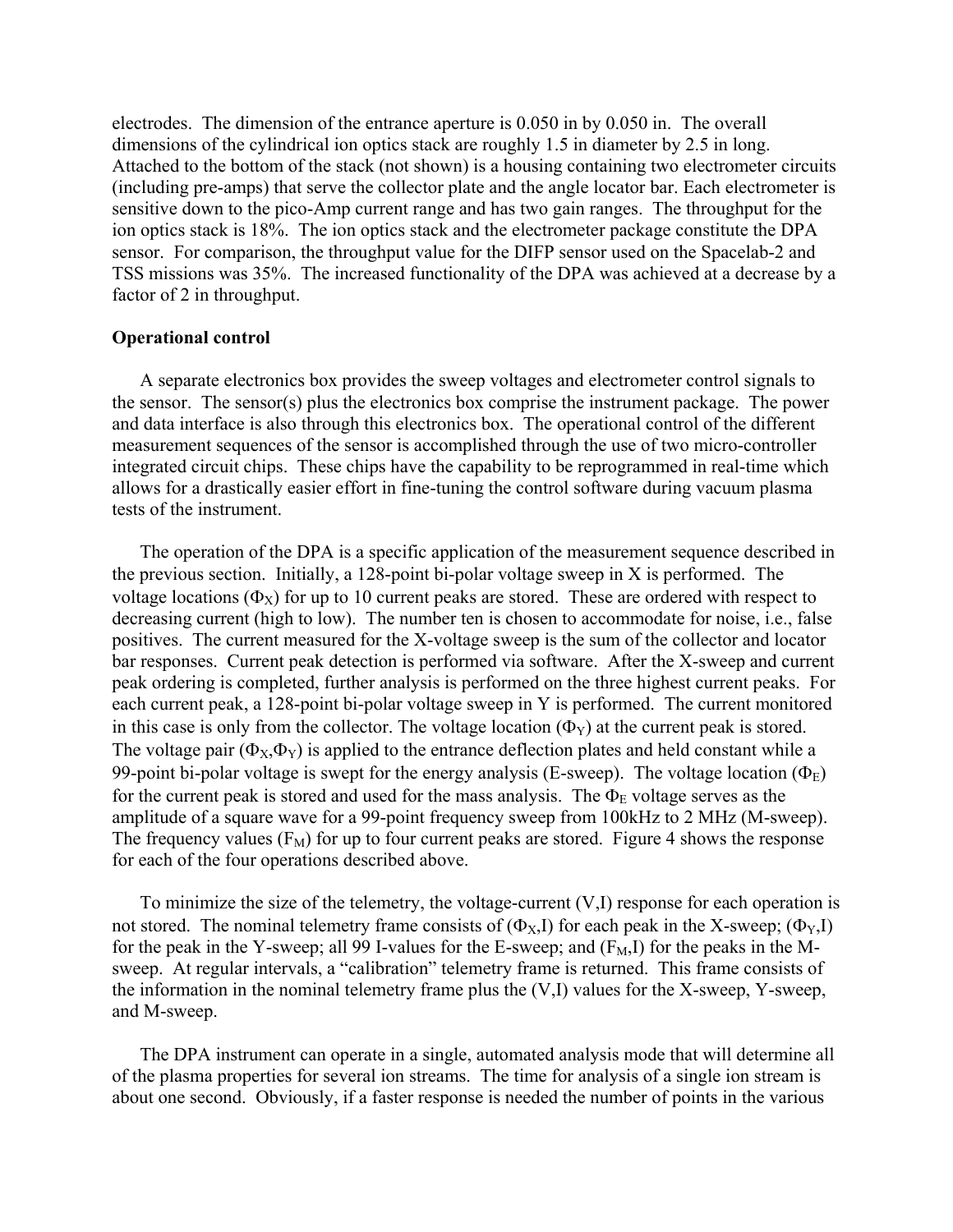sweeps can be reduced. Depending on the science objective, the proper trade can be made between speed and resolution (voltage range and voltage step size).

## **Calibration data**

Functional testing and calibration of the DPA was performed in the Space Plasma Physics Laboratory of the Space Science Department at the National Space Science and Technology Center. The test facility is comprised of a Kaufman ion thruster attached to a 4 ft x 8 ft vacuum chamber that is evacuated with an oil-free pumping system (both roughing and high-vacuum). The system operating pressure during plasma testing was  $7\text{-}8 \times 10^{-6}$  Torr. A mounting table attached to a mechanical, rotating feed through allowed for the angular characteristics of the DPA to be determined. The ion component of the plasma stream has typical properties of 10s of eV drift energy with a temperature in the drift direction of  $300 \text{ K} - 500 \text{ K}$ .

Figure 5 shows the calibration data for the angle, energy, and mass (velocity) operations. The equations used to derive the various plasma quantities are given by:

(1) Angle:  $\theta_x \cdot \theta_y$  (deg) = 30 $\Phi$  + 0.48sin<sup>-1</sup> (0.8 $\Phi$ ), where  $\Phi = \phi_{xy}/E$ 

(2) Angular sensitivity: for  $\theta_{X,Y}$  (deg)  $\leq 17^{\circ}$ : g = exp(-2.63x10<sup>-3</sup> $\theta^2$  + 1.0x10<sup>-6</sup> $\theta^4$ )  $for θ (deg) > 17°: g = 0.0441cos<sup>2</sup>θ + 0.565cos<sup>4</sup>θ$ 

(3) Energy: 
$$
E(eV) = 4.0 \varphi_E(V)
$$

(4) Velocity: V(km/s) =  $[F(kHz) + 10.5]/51.7$ , where  $F \equiv$  frequency  $\omega$  peak

(5) Mass: M(amu) = 
$$
193[E(eV)/V^2(km/s)]
$$

(6) Density:  $N(\frac{\mu}{cm^{-3}}) = 2.04 \times 10^{16}$  [I<sub>0</sub>(Amps) / V(km/s)], where  $I_0(Amps) = I_Y(Amps) / [g (\theta_X)^* g (\theta_Y)]$ 

Using the above equations and other instrument parameters, the performance characteristics for the present DPA instrument can be stated as - ambient ionospheric density:  $4.4 \times 10^3$  -  $3.9 \times$  $10^6$  cm<sup>-3</sup>; energy range: up to 100 eV; ion flow direction:  $\pm$ /- 60 deg for both X- and Ydirections; and deconvolve multiple streams at normal incidence with 3 deg resolution. For Xenon neutrals from the hollow cathode that ionize via the pick-up process, the DPA can diagnose them over the velocity range  $0.35V_{\text{orb}} - 1.55V_{\text{orb}}$  where  $V_{\text{orb}} = 7.8$  km/s. Recall the pick-up process produces ions with velocities ranging from 0 to  $2V_{\text{orb}}$ .

### **Two-stream data**

To illustrate the multiple stream diagnosis capability of the DPA, data from a test set-up where a biased cylinder was placed in front of the sensor was obtained. This is shown in Figure 6. The cylinder was biased to  $\sim$  -18V. The X-sweep clearly identifies two streams. For each of these streams the Y-, E-, and M-Sweep data is shown. Since the energy and mass of each stream are equal by definition, the curves from each of these sweeps overlay each other. Differences are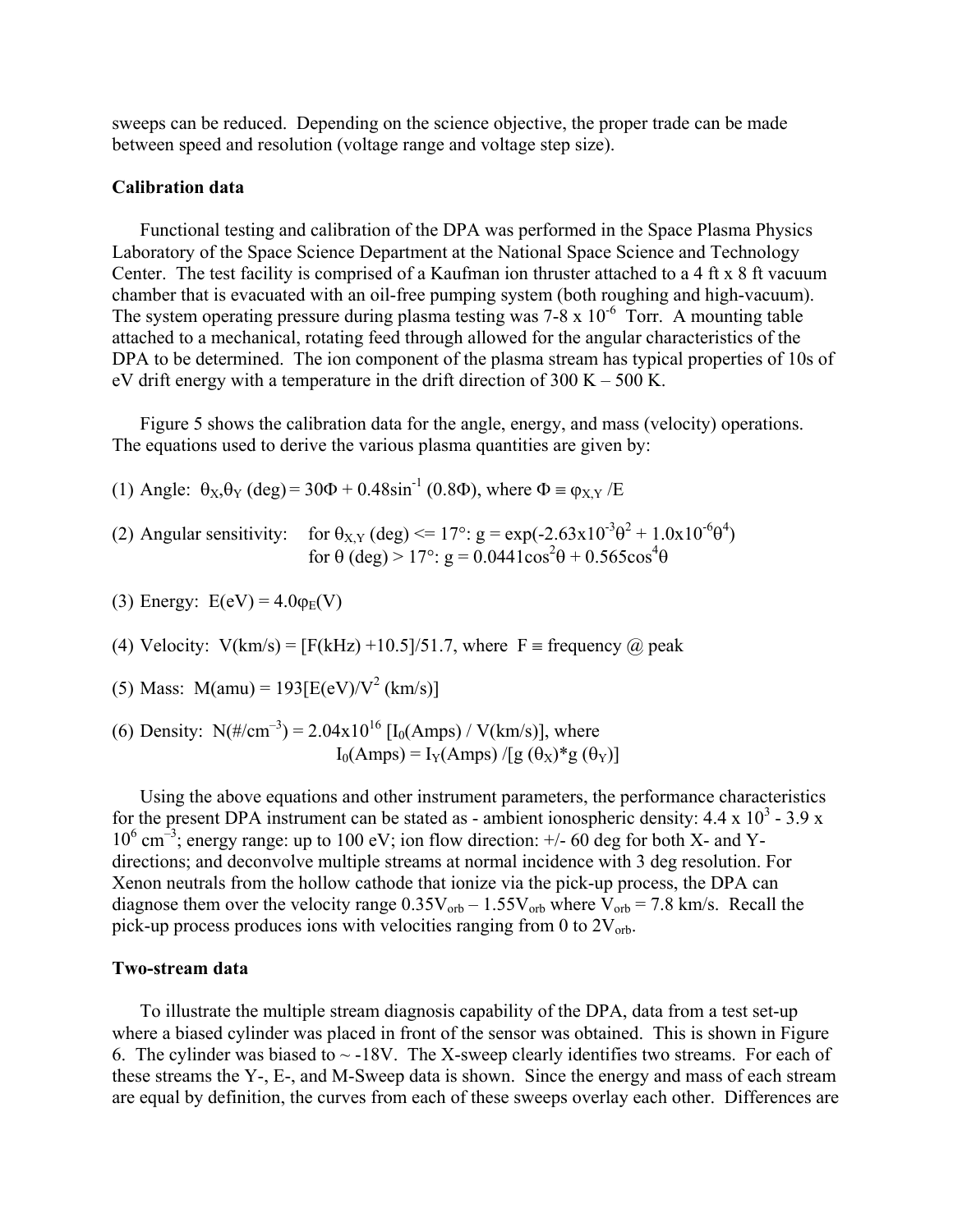due to differing trajectory paths through the ion optics. The asymmetry of the current in the Ysweep is due to the physical details of the aperture in the angle locator bar (see Figure 2). Also of note is that sometimes the peak value of current in the Y-sweep does not equal the peak current value of the middle peak in the E-sweep. This effect can introduce second order corrections to the density. The reasons for the difference lies in the  $\Phi_Y$  sweep and the dwell time for the voltage step versus the fixed  $\Phi_Y$  and dwell time for the  $\Phi_E$  voltage step.

### **ProSEDS system test**

The DPA participated in a system test under vacuum to verify proper functioning of the complete system to the fullest extent possible. A simulated emf could be imposed on the system resulting in current flow in the circuit. The hollow cathode was operated thereby emitting a Xenon plasma. The vacuum chamber had no background plasma so closure of the hollow cathode current was accomplished via an anode plate located near the orifice of the hollow cathode. The DPA sensors were located approximately a meter away from the plasma column and oriented such that any  $Xe^+$  ions emitted perpendicular to the column could be detected. Figure 7a shows the three sensors mounted for the test. The various operational sequences of the tether circuit were exercised which resulted in various levels of  $Xe^+$  ion flux emitted from the plasma column. Data from the middle sensor in Figure 7a of the  $Xe^+$  ions for two circuit configuration are shown in Figure 7b. In the shunt mode, a 15-ohm resistor is placed in the circuit. In the second mode, a load resistor of 2200-ohm is placed in the circuit while the emf remains constant. More of the emf is used to support the voltage drop across the load resistor resulting in less current and hence, less ionization in the plasma column between the hollow cathode and the anode plate.

#### **Summary**

A new technique for measuring disturbed plasmas has been discussed. The technique is an extension of a method began by our group in the 1970's to diagnose the complex plasma behavior of the wakes of bodies in flowing plasmas. A new flight instrument has been developed and is quite rugged, judged by the fact that it has survived severe environmental testing – random vibration levels of 27.5 g rms and a temperature range of –40C to 85C. The capabilities of the instrument are well suited to active spacecraft experiments and electrodynamic tethers (such as ProSEDS) – in particular its ability to distinguish between the ambient ionospheric plasma and the spacecraft generated plasma. The DPA angle discrimination ability makes it a good candidate instrument for use both in the high latitude ionosphere and for inferring **E**x**B** drifts from ram deviated flows (in the case of high angular resolution). Future enhancements to the instrument involve (1) miniaturizing the control electronics packaging such that it can be contained in a small volume at the end of ion optics stack; and (2) improving the resolution at low energy by removing the central peak in the energy sweep response.

#### **Acknowledgement**

The authors would like to acknowledge the contributions of Cynthia Ferguson and John Redmon of NASA/MSFC to the mechanical design of the flight DPA.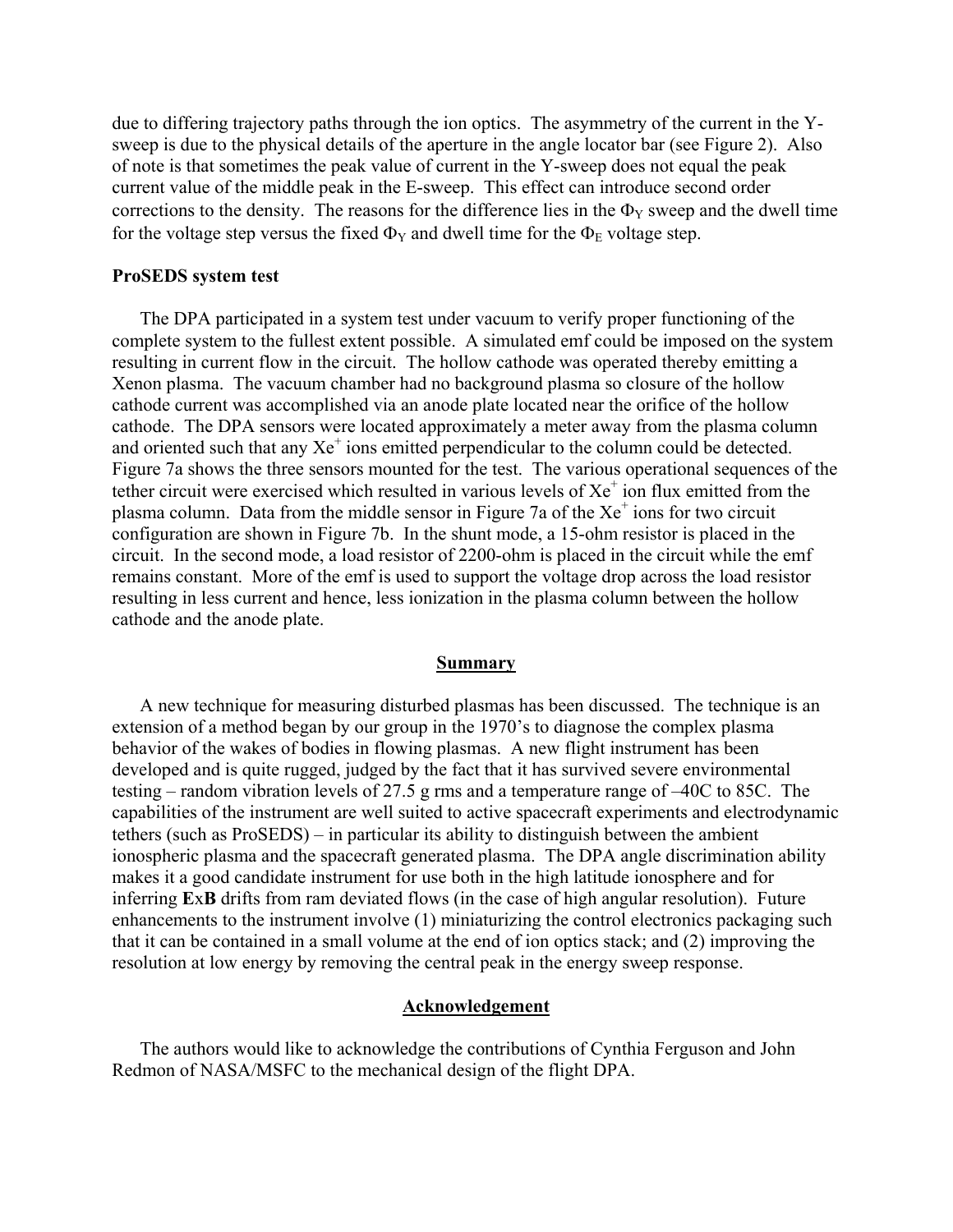

**Figure 1. DIFP functional schematic showing a cut through the instrument in a plane normal to the deflection system entrance aperture. 1**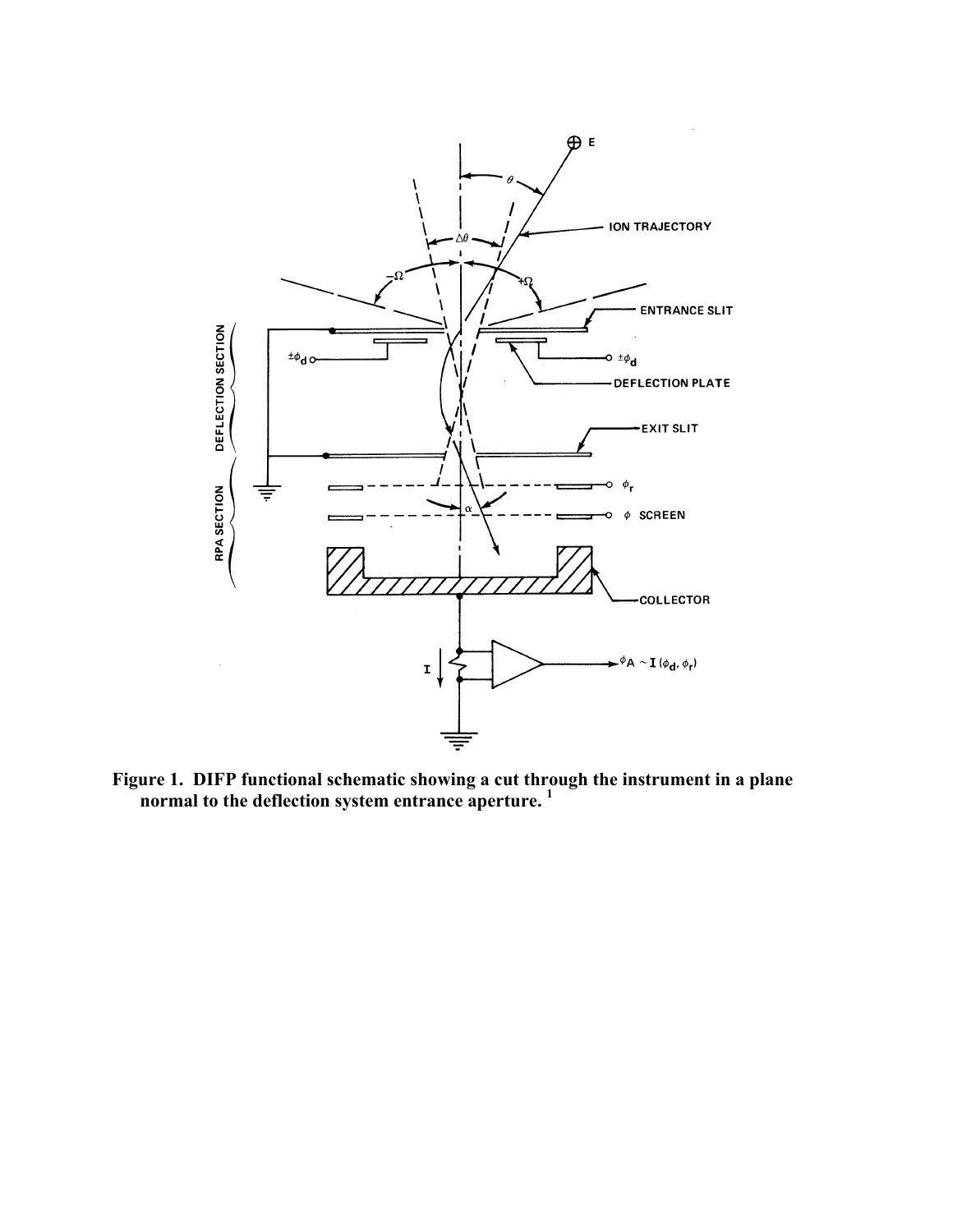

**Figure 2. DPA functional schematic. The upper panel shows a cut through the instrument in a plane normal to the entrance aperture. The lower panel shows an exaggerated view of the angle locator bar and the projection of the deflection plates of the entrance aperture.**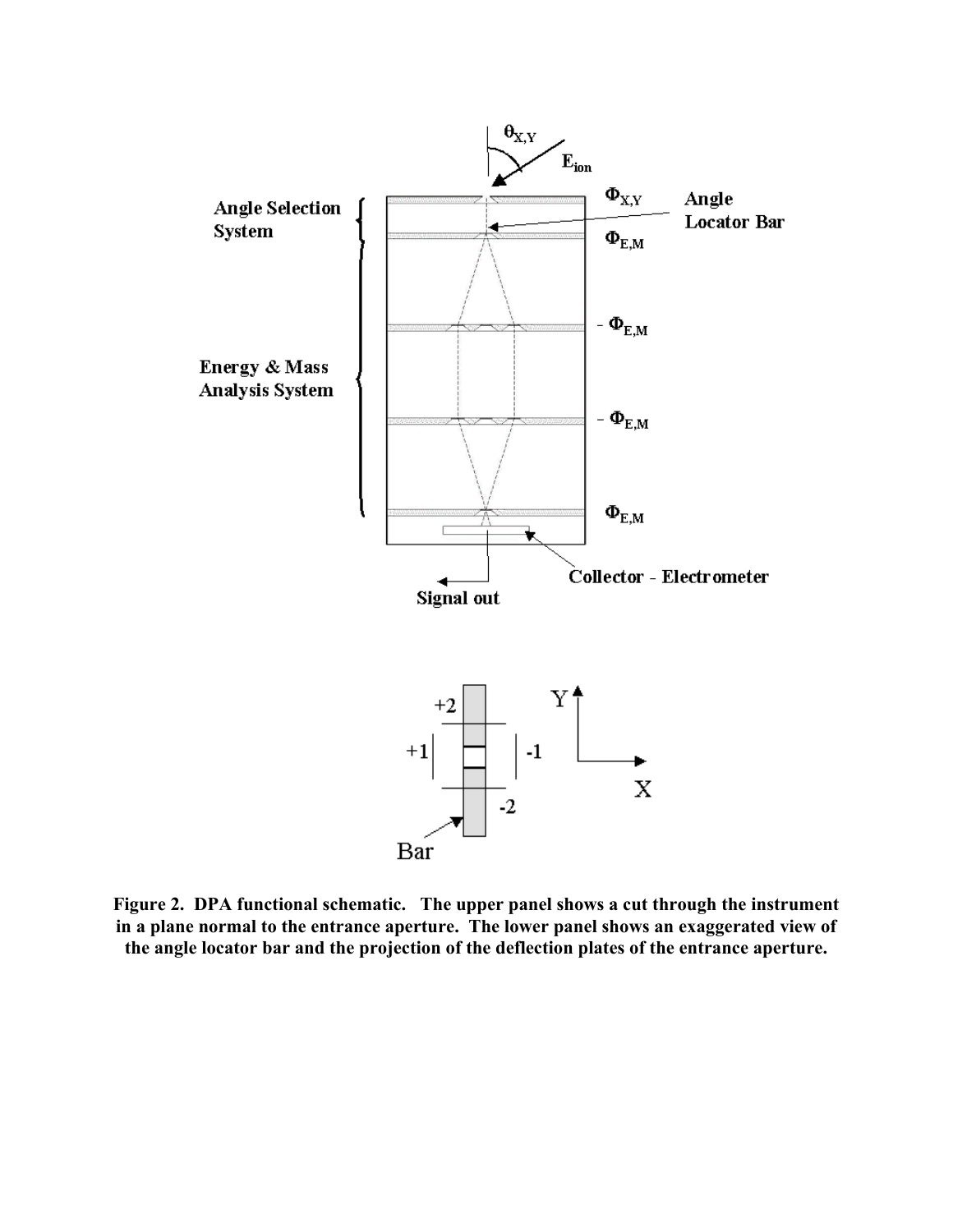



**Figure 3. DPA ion optics stack. Upper panel: ion trajectory into and through instrument. Lower panel: view illustrating the various apertures, biased surfaces and overall dimensions.**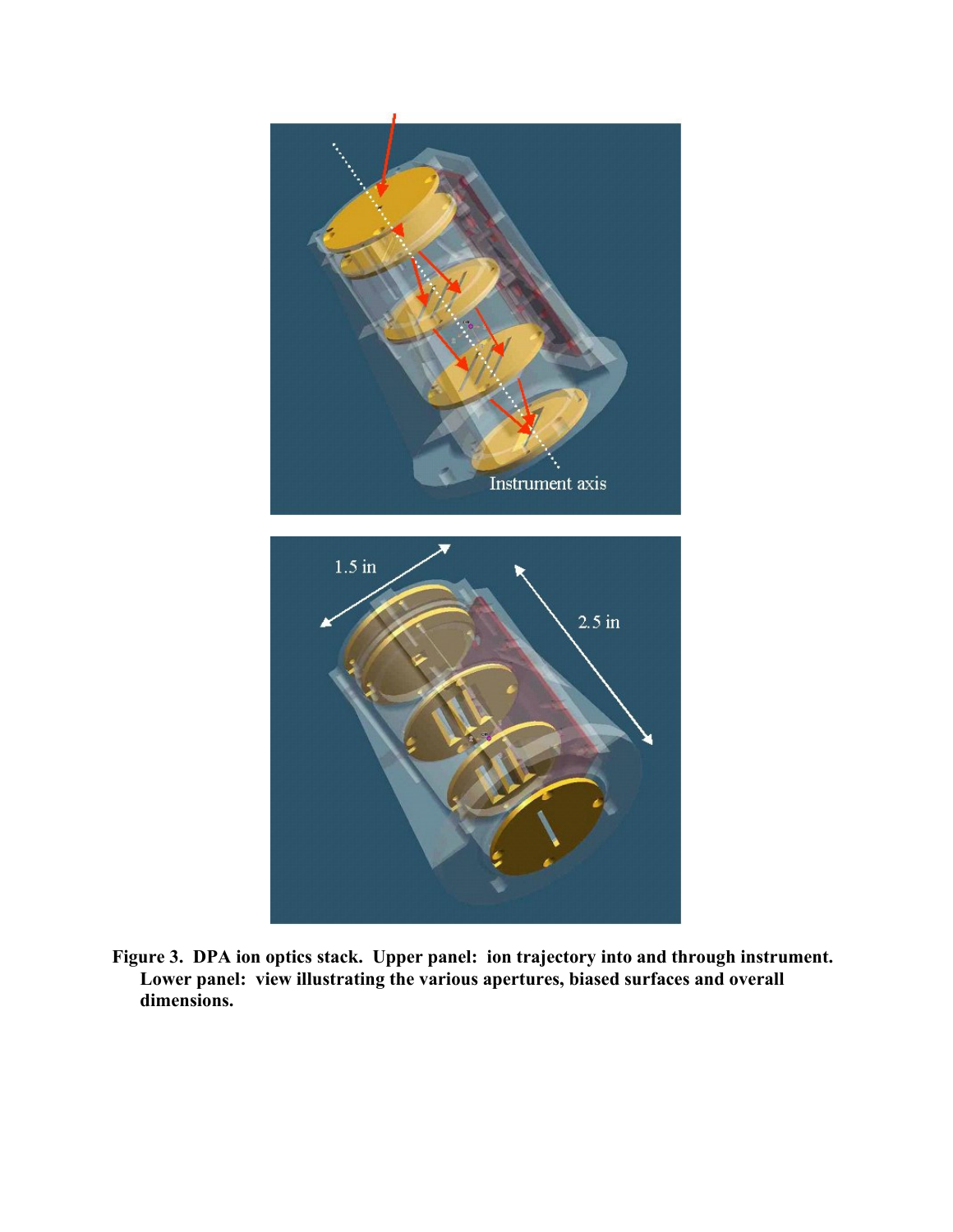

**Figure 4. Instrument response for the X-, Y-, E-, and M-sweeps. For the X-sweep, the current plotted is the sum of both the bar and the collector current. For the other sweeps, only the collector current is analyzed. The vertical dashed line in each panel indicates where the embedded software has determined the current peak location.**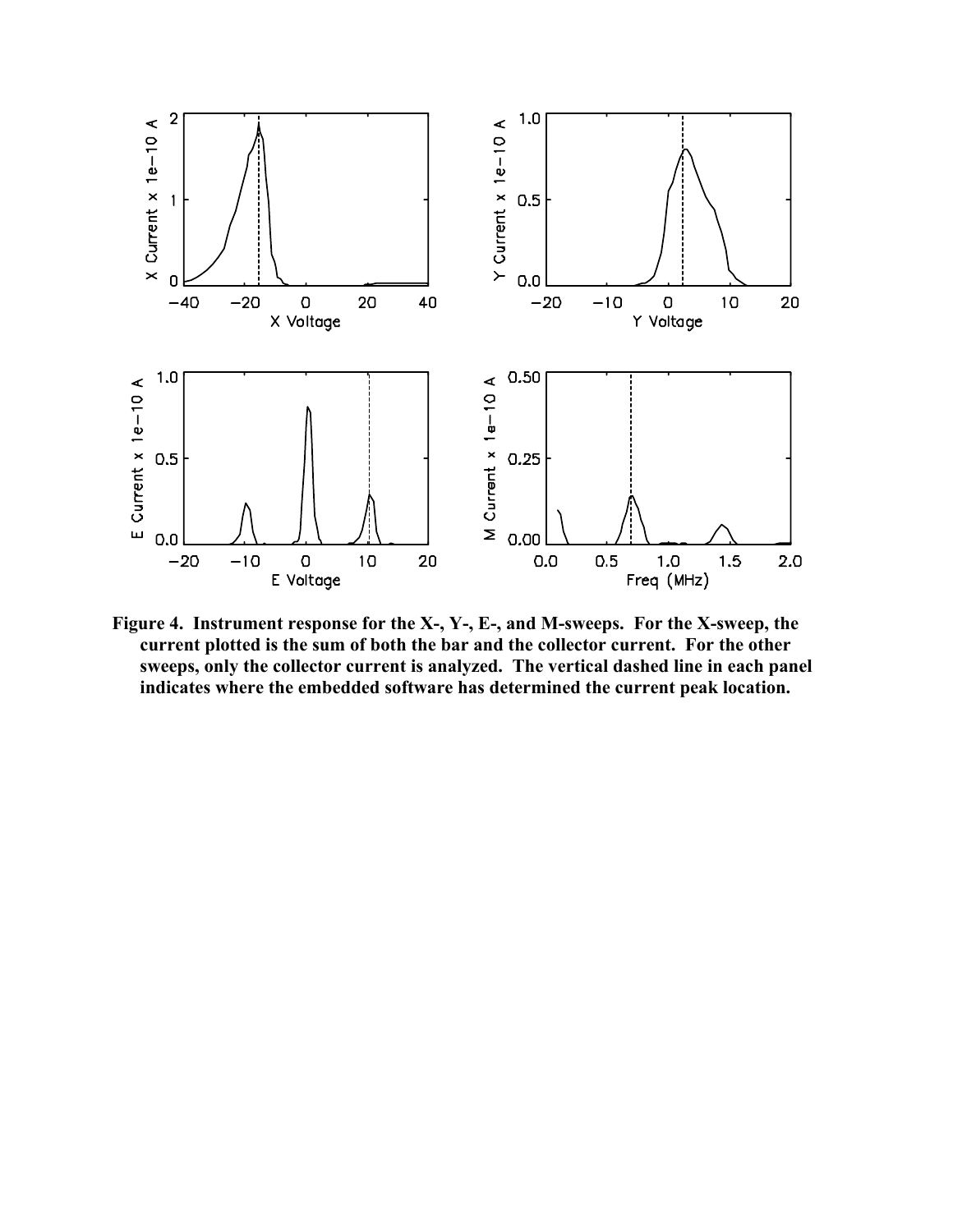

**Figure 5. Calibration data for angle, energy and velocity from the DPA instrument. Dashed lines are equations**  $(1) - (4)$ **.**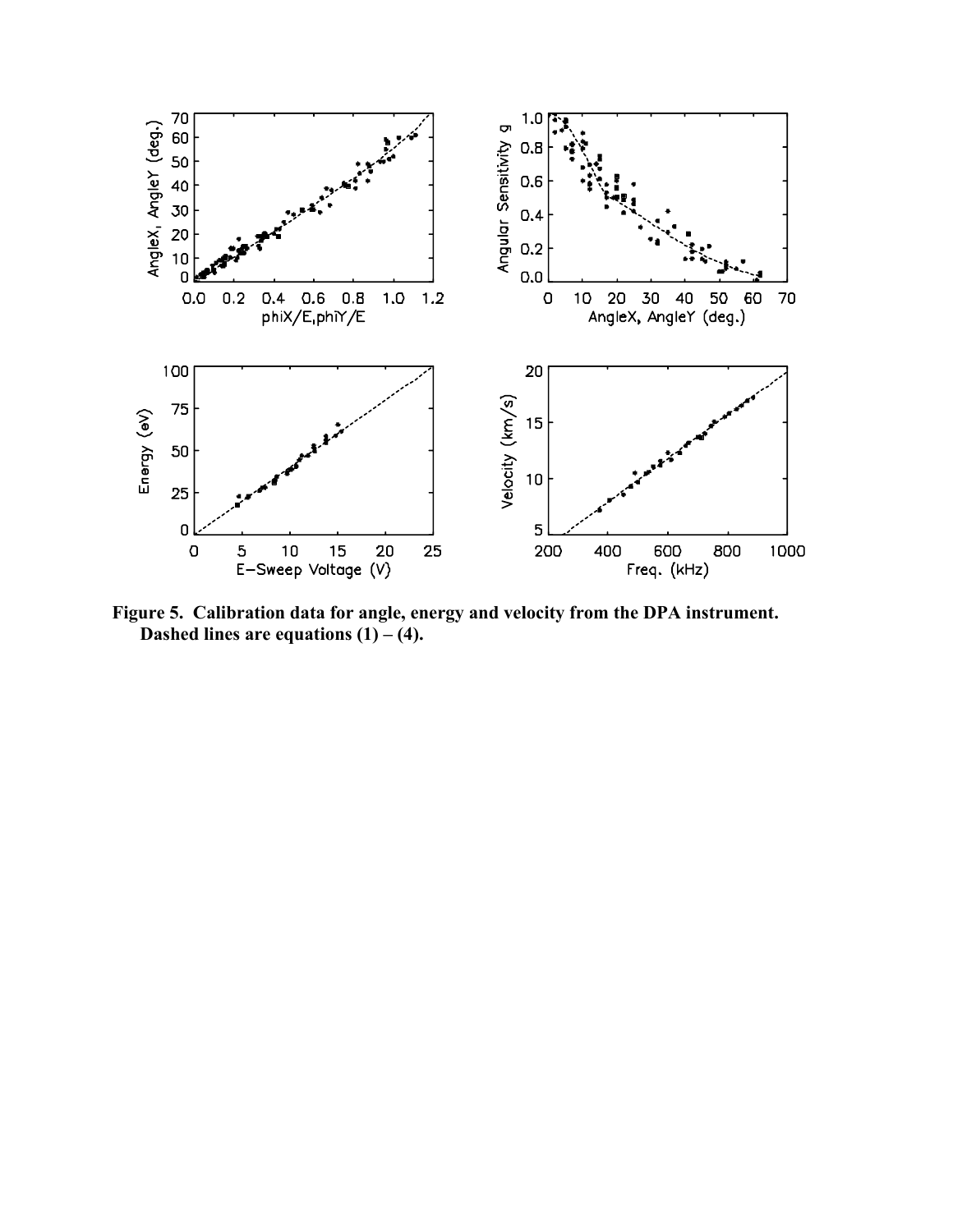

**Figure 6. Two stream data. Upper panel shows the experiment setup with plasma impinging on a negatively biased cylinder and deflection of the ion stream by the sheath around the cylinder. The plots in the lower part of the figure show the X-, Y-, E-, and M-sweep analysis of the two streams.**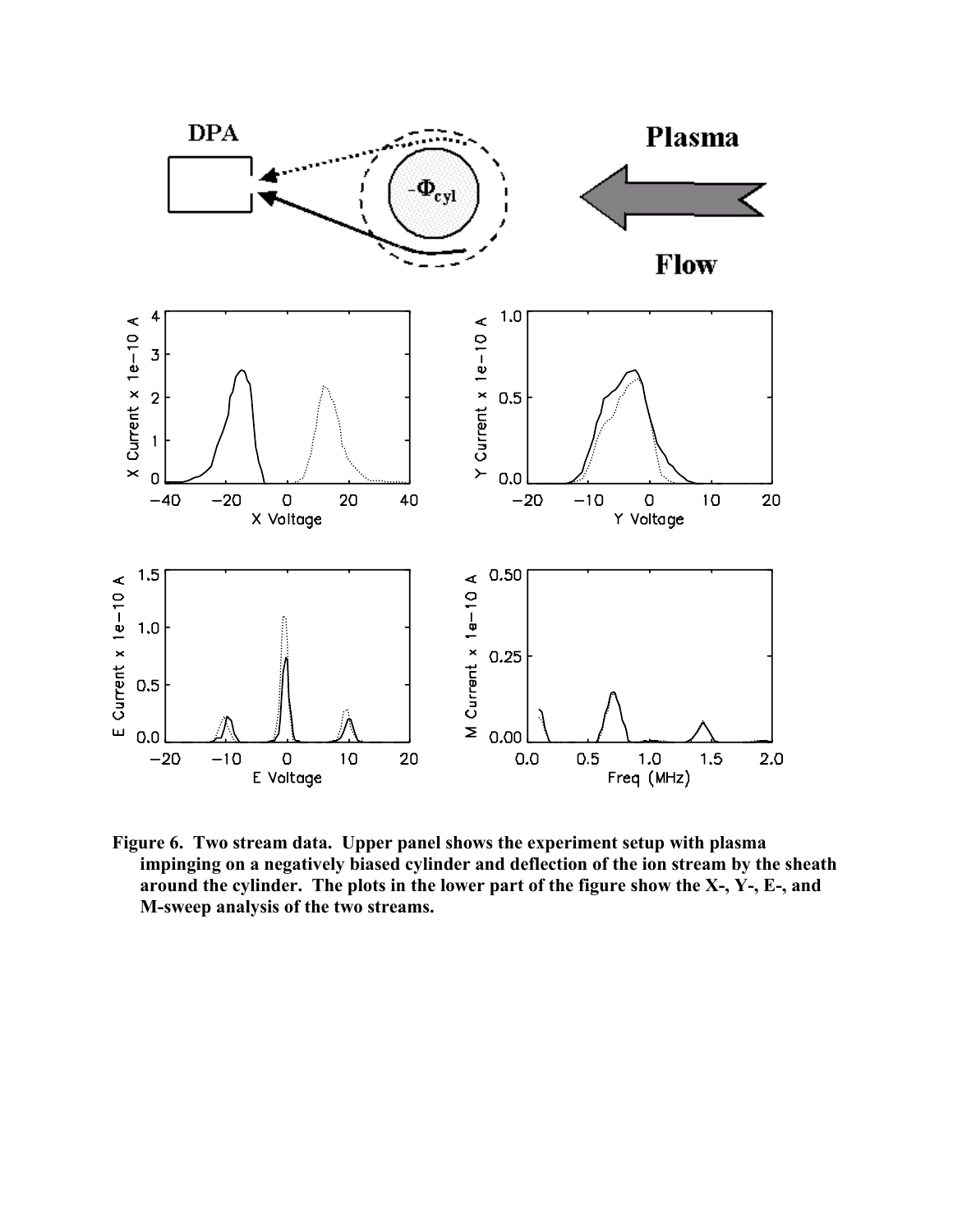

**Figure 7. Top panel: view of sensor set-up for system test. Bottom panel: response of DPA energy analysis for two system operating modes. Solid line is for shunt mode and**  dashed line for load resistor mode. In the shunt mode, a stream of Xe<sup>+</sup> ions at density  $2x10^5$  cm<sup>-3</sup> and energy 77 eV were observed. In the load resistor mode, a stream of  $\mathrm{Xe}^+$ ions at density 1x10<sup>5</sup> cm<sup>-3</sup> and energy 37 eV were observed.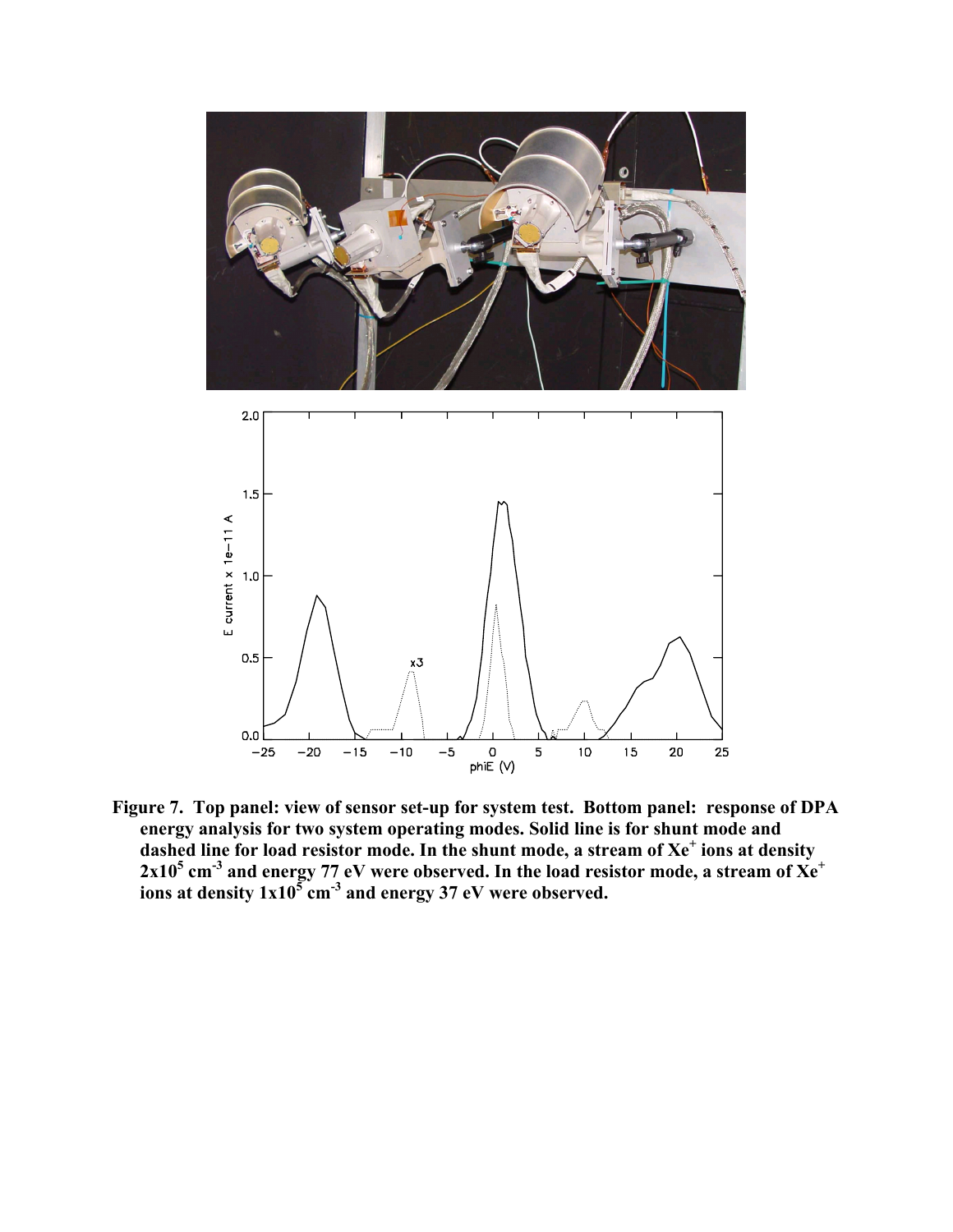# **References**

- 1. Stone, N. H., Technique for measuring the differential ion flux vector, Rev. Sci. Instru., 48, 1458, 1977.
- 2. Stone, N. H., The plasma wake of mesosonic conducting bodies. Part 1. An experimental parametric study of ion focusing by the plasma sheath, J. Plasma Phys., 25, 351, 1981.
- 3. Wright, K. H., Jr., N. H. Stone, and U. Samir, A study of plasma expansion phenomena in laboratory generated plasma wakes: Preliminary results, J. Plasma Phys., 33, 71, 1985.
- 4. Wright, K. H., Jr., A study of single and binary ion plasma expansion into laboratory generated plasma wakes, NASA Contractor Report 4125, February, 1988.
- 5. Stone, N. H., B. J. Lewter, W. L. Chisholm, and K. H. Wright, Jr., Instrument for differential ion flux vector measurements on Spacelab 2, Rev. Sci. Instrum., 56, 1897, 1985.
- 6. Stone, N. H., K. H. Wright, Jr., U. Samir, and K. S. Hwang, On the expansion of ionospheric plasma into the near wake of the space shuttle Orbiter, Geophys. Res. Lett., 15, 1169, 1988.
- 7. Stone, N. H., K. H. Wright, Jr., J. D. Winningham, J. Biard, C. Gurgiolo, A technical description of the TSS-1 ROPE investigation, Il Nuovo Cimento, 17C, 85, 1994.
- 8. Wright, K. H., Jr., N. H. Stone, J. Sorensen, J. D. Winningham, C. Gurgiolo, Observations of reflected ions and plasma turbulence for satellite potentials greater than the ion ram energy, Geophys. Res. Lett., 25, 417, 1998.
- 9. Stone, N. H., W. J. Raitt, and K. H. Wright, Jr., The TSS-1R electrodynamic tether experiment: Scientific and technological results, Adv. Space Res., 24, 1037, 1999.
- 10. Khurana, K. K., M. G. Kivelson, T. P. Armstrong, and R. J. Walker, Voids in Jovian magnetosphere revisited: Evidence of spacecraft charging, J. Geophys. Res., 92, 13399, 1987.
- 11. Pickett, J. S., G. B. Murphy, W. S. Kurth, C. K. Goertz, and S. D. Shawhan, Effects of chemical releases by the STS-3 Orbiter on the ionosphere, J. Geophys. Res., 90, 3487, 1985.
- 12. Paterson, W. R. and L. A. Frank, Hot ion plasmas from the cloud of neutral gases surrounding the space shuttle, J. Geophys. Res., 94, 3721, 1989.
- 13. Moore, T .E, Origins of magnetospheric plasma, U. S. Natl. Rep. Int. Union Geod. Geophys. 1987-1990, Rev. Geophys., 29, 1039, 1991.
- 14. Stone, N. H., U. Samir, K. H. Wright, Jr., and K. S. Hwang, Comment on "Ram ion scattering by space shuttle VxB induced differential charging" by I. Katz and V. A. Davis, J. Geophys. Res., 93, 4143, 1988.